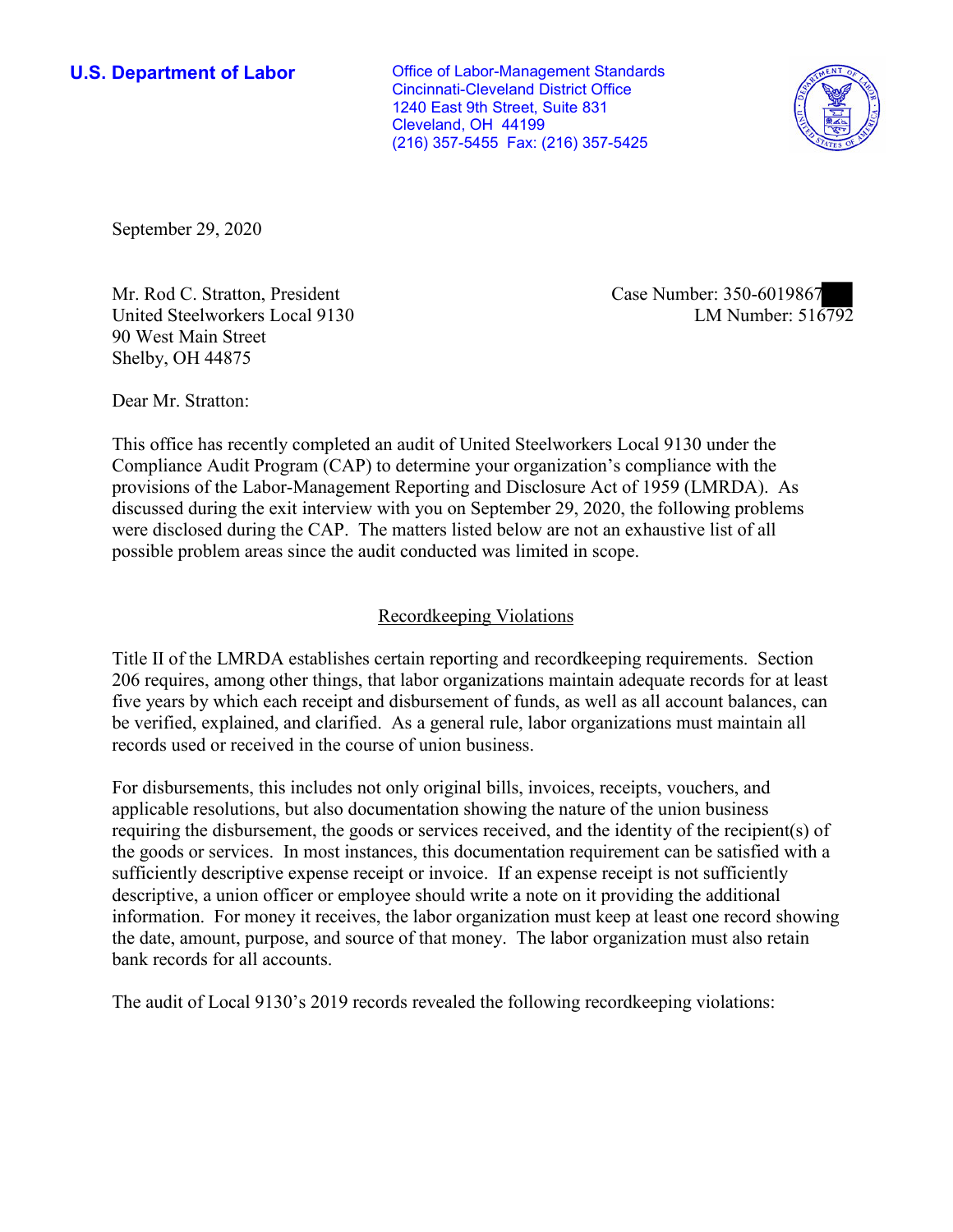Mr. Rod C. Stratton September 29, 2020 Page 2 of 3

Disposition of Property

1. Disposition of Property<br>Local 9130 did not maintain an inventory of shirts it purchased and sold during the audit record the date and amount received from each shirt sale. year. The union must report the value of any union property on hand at the beginning and end of each year in Item 30 (Other Assets) of the LM-3. The union must retain an inventory or similar record of property on hand to verify, clarify, and explain the information that must be reported in Item 30. The union must record in at least one

 that identify the date the items were given away and the recipients of those items. In addition, in the case of items given away to members, the union must retain records

## 2. Lost Time

Local 9130 did not retain adequate documentation for lost wage reimbursement payments to union officers on at least five instances. The union must maintain records in support of lost wage claims that identify each date lost wages were incurred, the number of hours lost on each date, the applicable rate of pay, and a description of the union business conducted. The OLMS audit found that the dates and rates of pay on at least five of the Local 9130 vouchers were incorrect.

During the exit interview, I provided a compliance tip sheet, *Union Lost Time Payments*, that contained a sample of an expense voucher Local 9130 may use to satisfy this requirement. The sample identifies the type of information and documentation that the local must maintain for lost wages and other officer expenses.

 Based on your assurance that Local 9130 will retain adequate documentation in the future, OLMS will take no further enforcement action at this time regarding the above violations.

## Reporting Violations

 Labor Organization Annual Report LM-3 filed by Local 9130 for the fiscal year ended The audit disclosed a violation of LMRDA Section 201(b), which requires labor organizations to file annual financial reports accurately disclosing their financial condition and operations. The December 31, 2019, was deficient in that:

Disbursements to Officers

 receive any payments. The union must report in Item 24 all persons who held office Local 9130 did not report the names of some officers and the total amounts of payments to them or on their behalf in Item 24 (All Officers and Disbursements to Officers). Specifically, one of the trustees was not reported in Item 24 even though he did not during the year, regardless of whether they received any payments from the union.